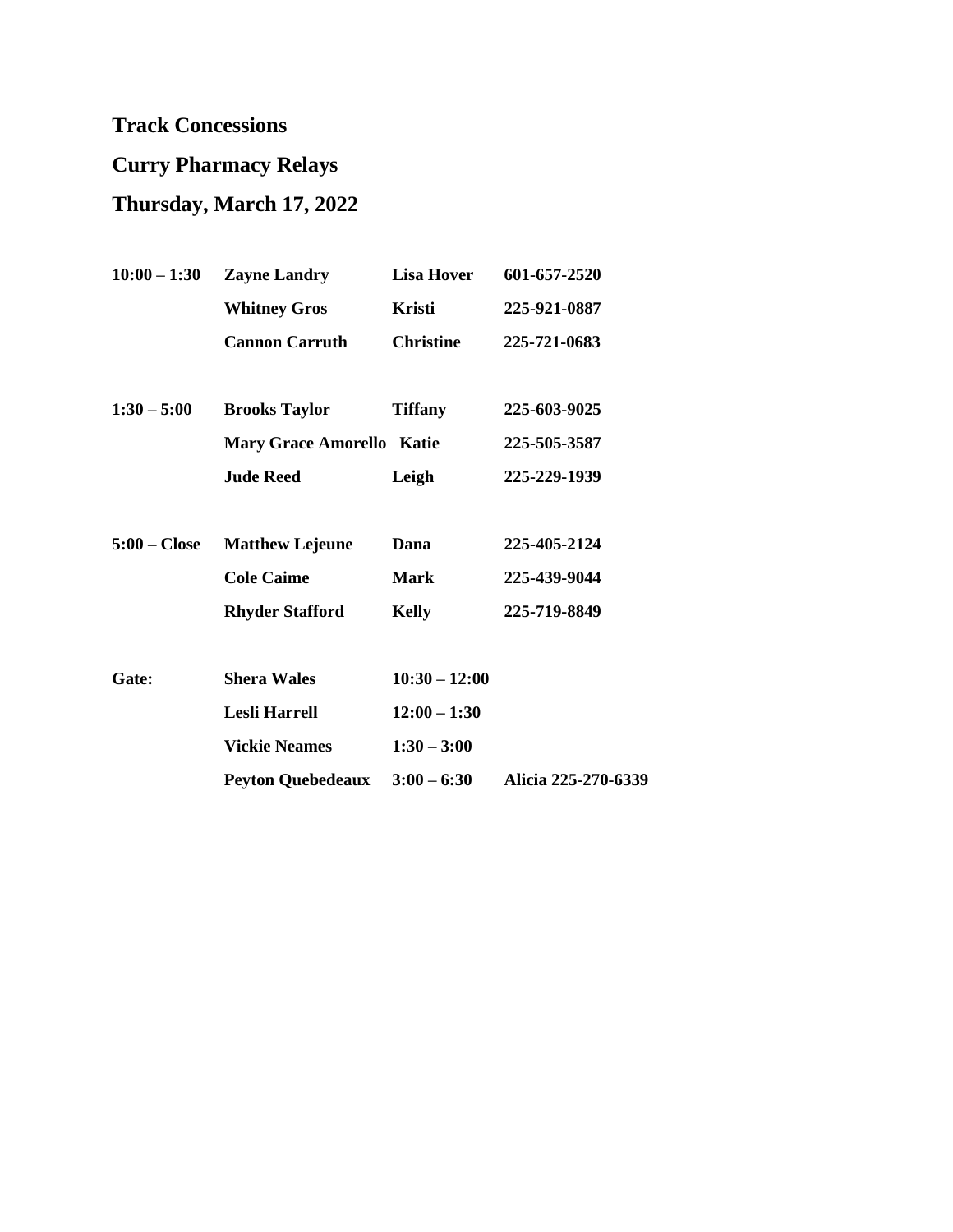## **Mc Donald Relays**

## **Thursday, March 31, 2022**

| $10:00 - 1:30$ | <b>John Riley Hill</b>   | Lacy                  | 225-719-3009         |              |
|----------------|--------------------------|-----------------------|----------------------|--------------|
|                | <b>Bella Diel</b>        | <b>Jessica Easley</b> |                      |              |
|                | <b>Shelby Morris</b>     | <b>Jennifer</b>       | 225-936-0820         |              |
|                |                          |                       |                      |              |
| $1:30 - 5:00$  | <b>Sonny Morris</b>      | <b>Jessi</b>          | 225-788-2858         |              |
|                | <b>Isaac Whittington</b> | Amanda                | 225-931-2739         |              |
|                | <b>Joffre</b> Ash        | <b>Mauda</b>          | 225-610-8316         |              |
|                |                          |                       |                      |              |
| $5:00$ – Close | <b>Caleb Crawford</b>    | <b>Aimee</b>          | 225-278-8709         |              |
|                | <b>Cole Wilkinson</b>    | <b>Jennifer</b>       | 225-937-7328         |              |
|                | <b>Christian Gaudin</b>  | Dawn                  | 225-620-4574         |              |
|                |                          |                       |                      |              |
| Gate:          | <b>Shera Wales</b>       | $10:30 - 12:00$       |                      |              |
|                | <b>Lesli Harrell</b>     | $12:00 - 1:30$        |                      |              |
|                | <b>Vickie Neames</b>     | $1:30 - 3:00$         |                      |              |
|                | <b>Alex Otwell</b>       | <b>3:00-Close</b>     | <b>Mary Michelle</b> | 318-465-0490 |
|                |                          |                       |                      |              |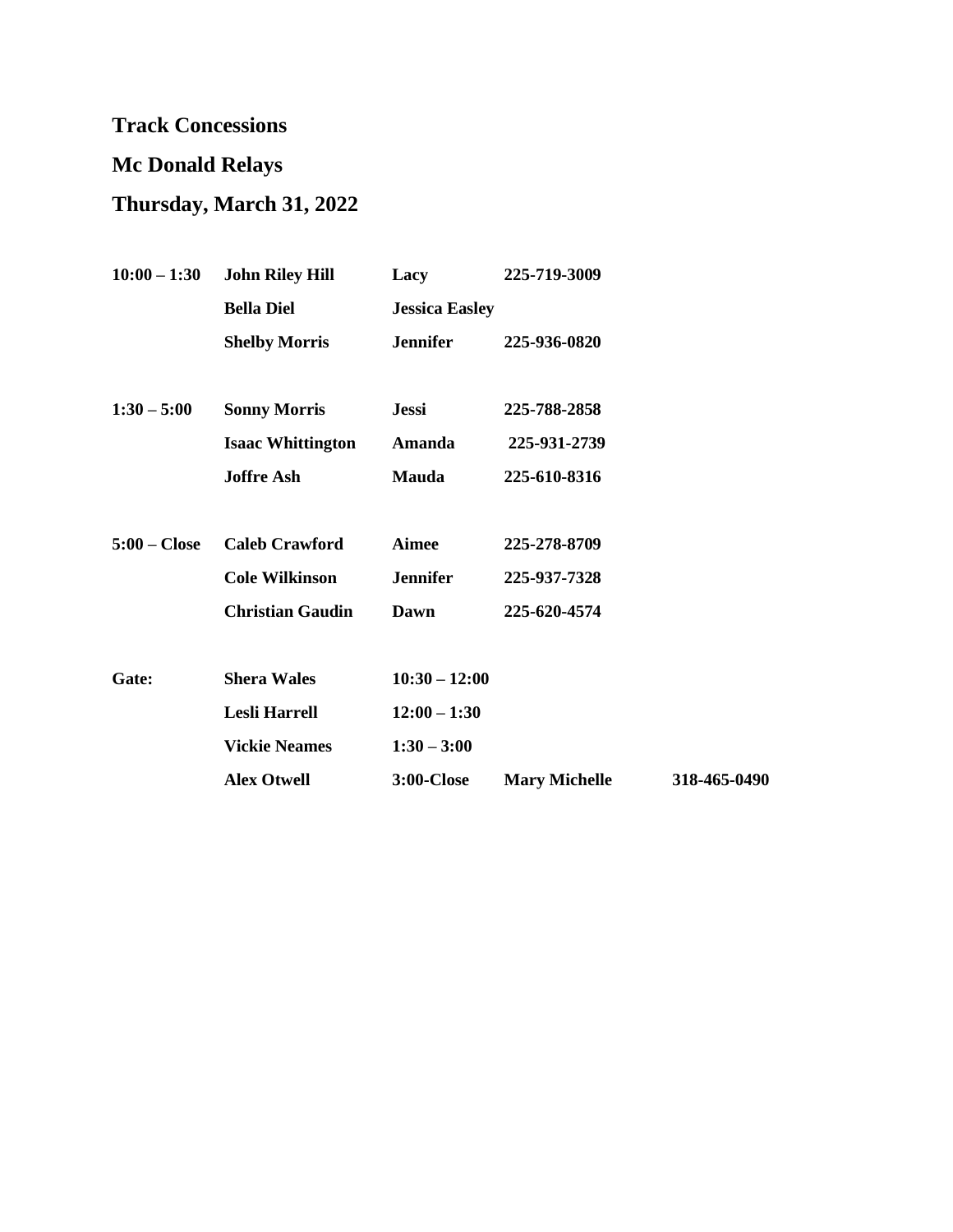## **Planet Fitness Relays**

# **Thursday, April 14, 2022**

| $10:00 - 1:30$ | <b>Kris Rogillio</b>  | Evie            | 225-719-7041                |
|----------------|-----------------------|-----------------|-----------------------------|
|                | <b>TJ Odom</b>        | <b>Theresa</b>  | 225-229-6300                |
|                | <b>Andrew Fowler</b>  | <b>Kelly</b>    | 225-936-1909                |
|                |                       |                 |                             |
| $1:30 - 5:00$  | <b>Owen McDaniel</b>  | <b>Brittany</b> | 225-719-1680                |
|                | <b>Nate Williams</b>  | <b>Maranda</b>  | 225-324-4981                |
|                | <b>Ty Lipscomb</b>    | <b>Shae</b>     | 225-936-3335                |
|                |                       |                 |                             |
| $5:00$ – Close | <b>Colt Bergeron</b>  | Leanna          | 225-301-4404                |
|                | <b>Caden Birch</b>    | <b>Serena</b>   | 985-981-6098                |
|                | <b>Cade Henderson</b> | Kacie           | 225-241-6210                |
|                |                       |                 |                             |
| Gate:          | <b>Shera Wales</b>    | $10:30 - 12:00$ |                             |
|                | <b>Lesli Harrell</b>  | $12:00 - 1:30$  |                             |
|                | <b>Vickie Neames</b>  | $1:30 - 3:00$   |                             |
|                | <b>Cornette Kids</b>  | $3:00 - 6:30$   | <b>Christy 225-301-0930</b> |
|                |                       |                 |                             |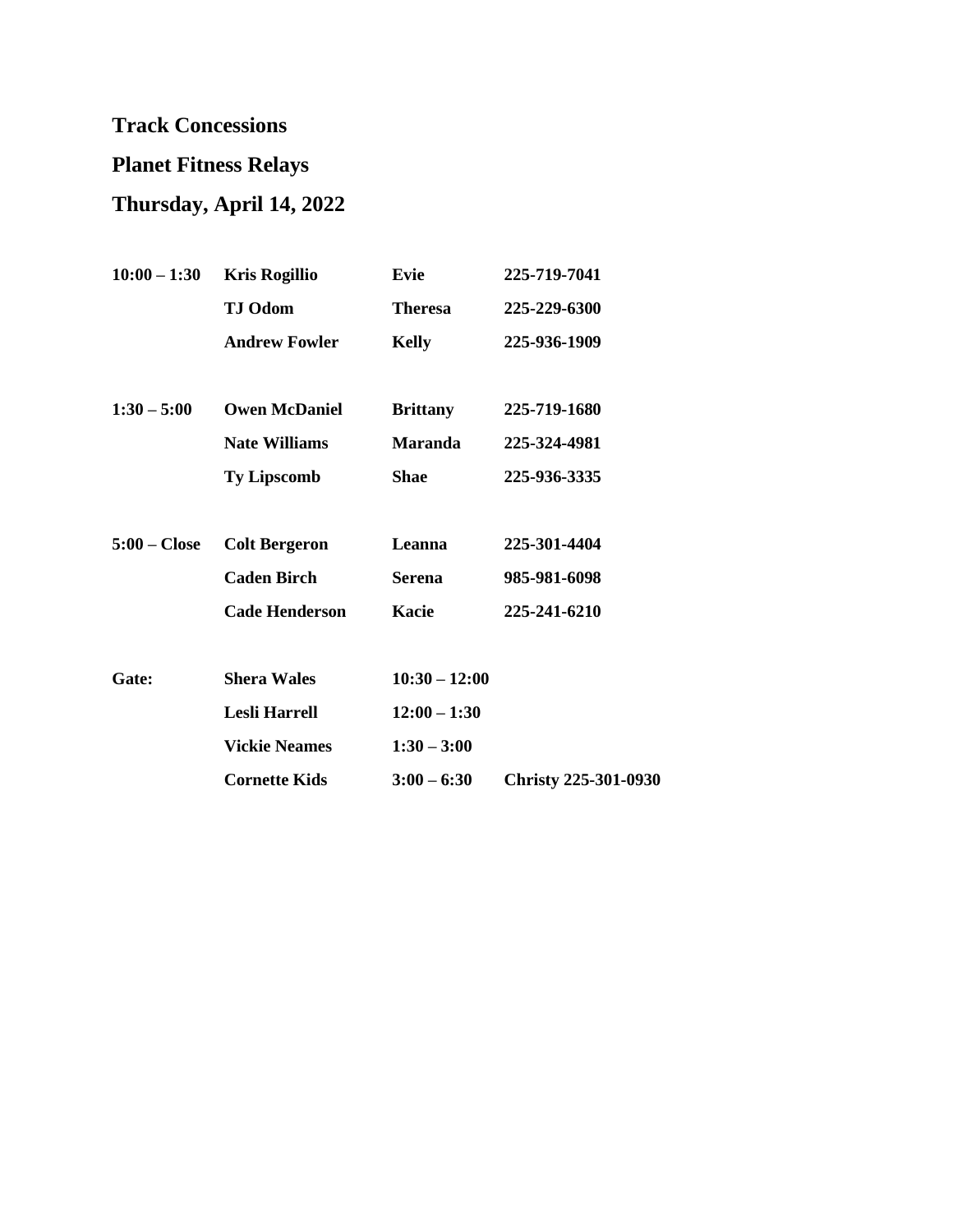# **Varsity District Track Meet**

## **Thursday, April 21, 2022**

| $10:00 - 1:30$ | <b>Mason Darsey</b>      | <b>Ashley</b>       | 225-938-1862   |
|----------------|--------------------------|---------------------|----------------|
|                | <b>Anna Kate Andrews</b> | Sarah               | 225-719-3917   |
|                | <b>Elliot Goux</b>       | <b>Alissa</b>       | 225-806-2525   |
| $1:30 - 5:00$  | <b>Tynes Guidry</b>      | <b>Rachel</b>       | 985-687-3857   |
|                | <b>Natalie Payne</b>     | <b>Denise Payne</b> | 225-278-6426   |
|                | <b>Whitley Wilson</b>    | <b>Brittany</b>     | 225-719-0252   |
| $5:00$ – Close | <b>Maci Watson</b>       | <b>Heather</b>      | 225-931-2881   |
|                | <b>Bodie Pace</b>        | <b>Kristen</b>      | 225-933-4290   |
|                | <b>Abby Crowe</b>        | Sonya               | 225-933-7889   |
| Gate:          | <b>Shera Wales</b>       | $10:30 - 12:00$     |                |
|                | Lesli Harrell            | $12:00 - 1:30$      |                |
|                | <b>Vickie Neames</b>     | $1:30 - 3:00$       |                |
|                | <b>Charles Rist Hunt</b> | <b>3:00-Close</b>   | <b>Christi</b> |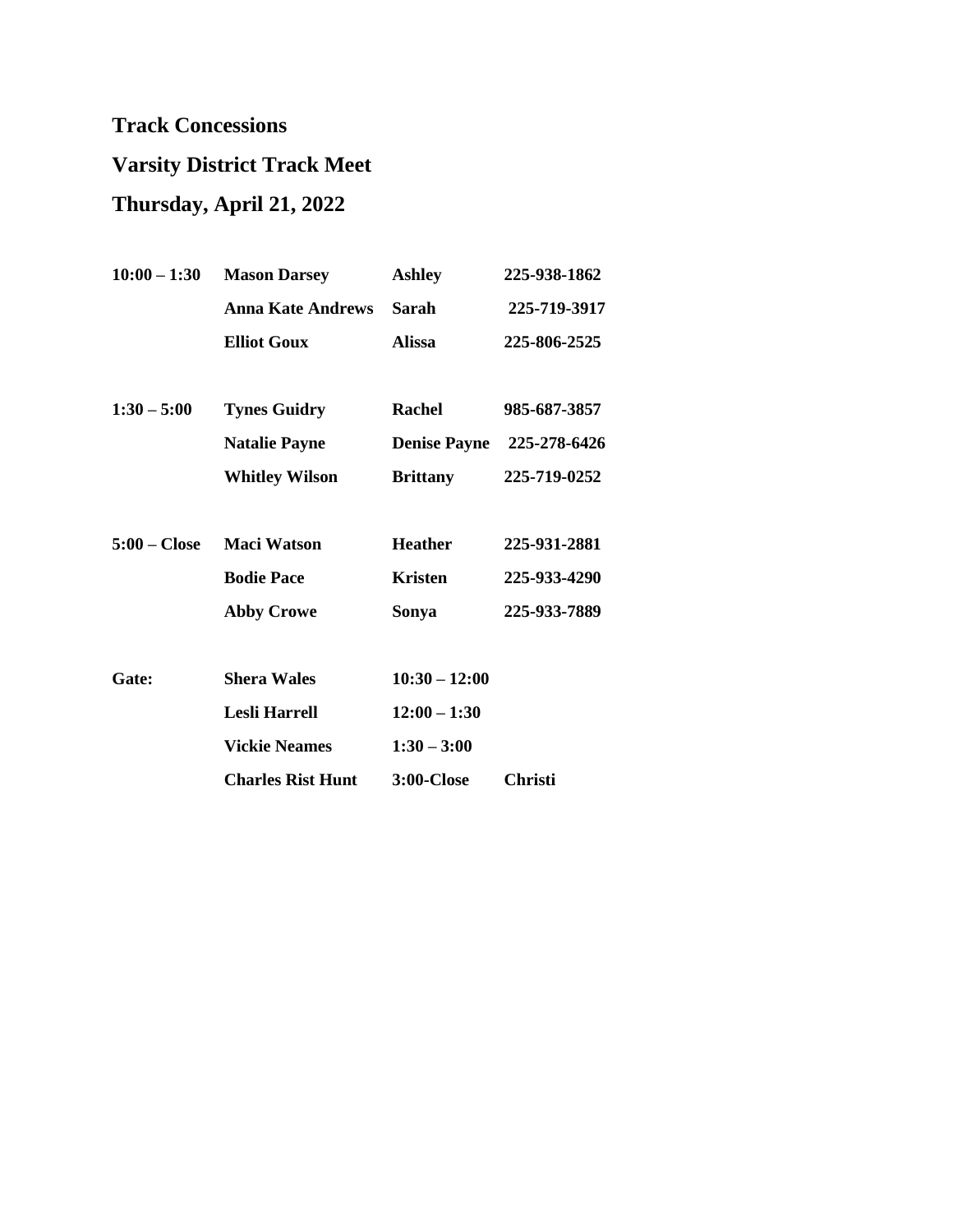#### **South State Field**

## **Wednesday, April 27, 2022**

| $9:30 - 1:00$  | <b>Ryleigh Cotton</b>    | B.I           | 225-281-0605 |
|----------------|--------------------------|---------------|--------------|
|                | <b>Kayden Wilkins</b>    | <b>Kris</b>   | 225-278-8569 |
|                | <b>Brody Diel</b>        | Jeanne.       |              |
|                |                          |               |              |
| $1:00$ – Close | <b>Katie Ryan Dawson</b> | <b>Maggie</b> | 225-715-1775 |
|                | <b>Ben Hausey</b>        | <b>Stacey</b> | 225-719-1522 |
|                | <b>Marley Bunch</b>      | <b>Maria</b>  | 713-412-5712 |
|                |                          |               |              |
|                |                          |               |              |

| <b>Gate:</b> | $9:30 - 12:00$ Shera Wales |
|--------------|----------------------------|
|              | $12:00-2:30$ Lesli Harrell |